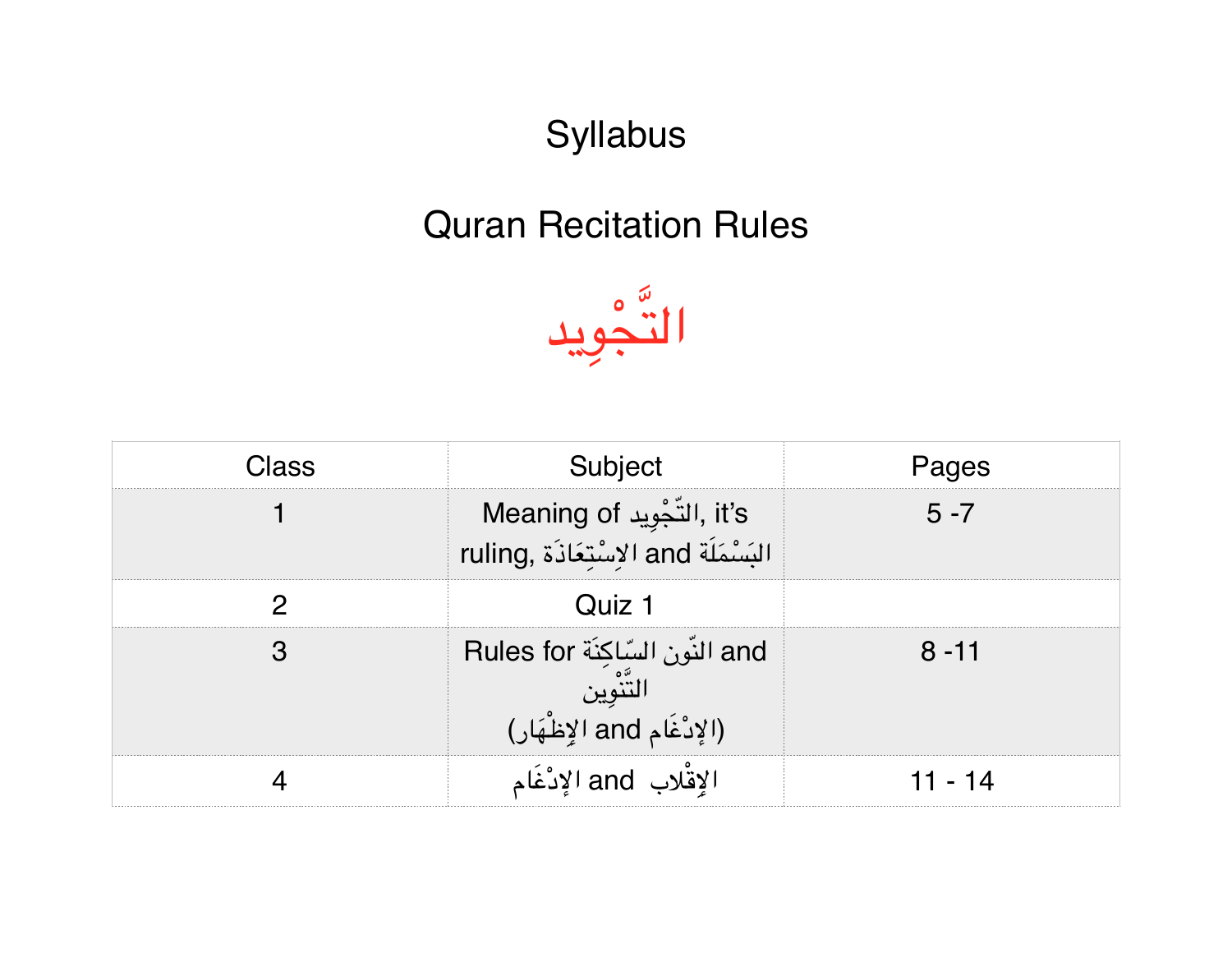| 5  | الإخْفَاء                                                                      | $15 - 17$ |  |  |
|----|--------------------------------------------------------------------------------|-----------|--|--|
| 6  | Quiz 2                                                                         |           |  |  |
| 7  | المِيم and النَّون المُثَدَّدَتَين<br>and<br>المِيم السَّاكِنَة                | $18 - 21$ |  |  |
| 8  | اللَام السَّاكِنَة Rules for                                                   | $21 - 25$ |  |  |
| 9  | Quiz 3                                                                         |           |  |  |
| 10 | <b>Rules for آللّ</b>                                                          | $26 - 29$ |  |  |
| 11 | المَدُّ اللَّازِم                                                              | $30 - 32$ |  |  |
| 12 | <b>Remaining rules of لَلْد</b> ّ                                              | $32 - 35$ |  |  |
| 13 | Quiz 4                                                                         |           |  |  |
| 14 | and القُلْقَلَة Rules for<br>تَفْخِيم حُرُوفِ الاِسْتِعْلاء<br>التَّرْقِيق and | $35 - 35$ |  |  |